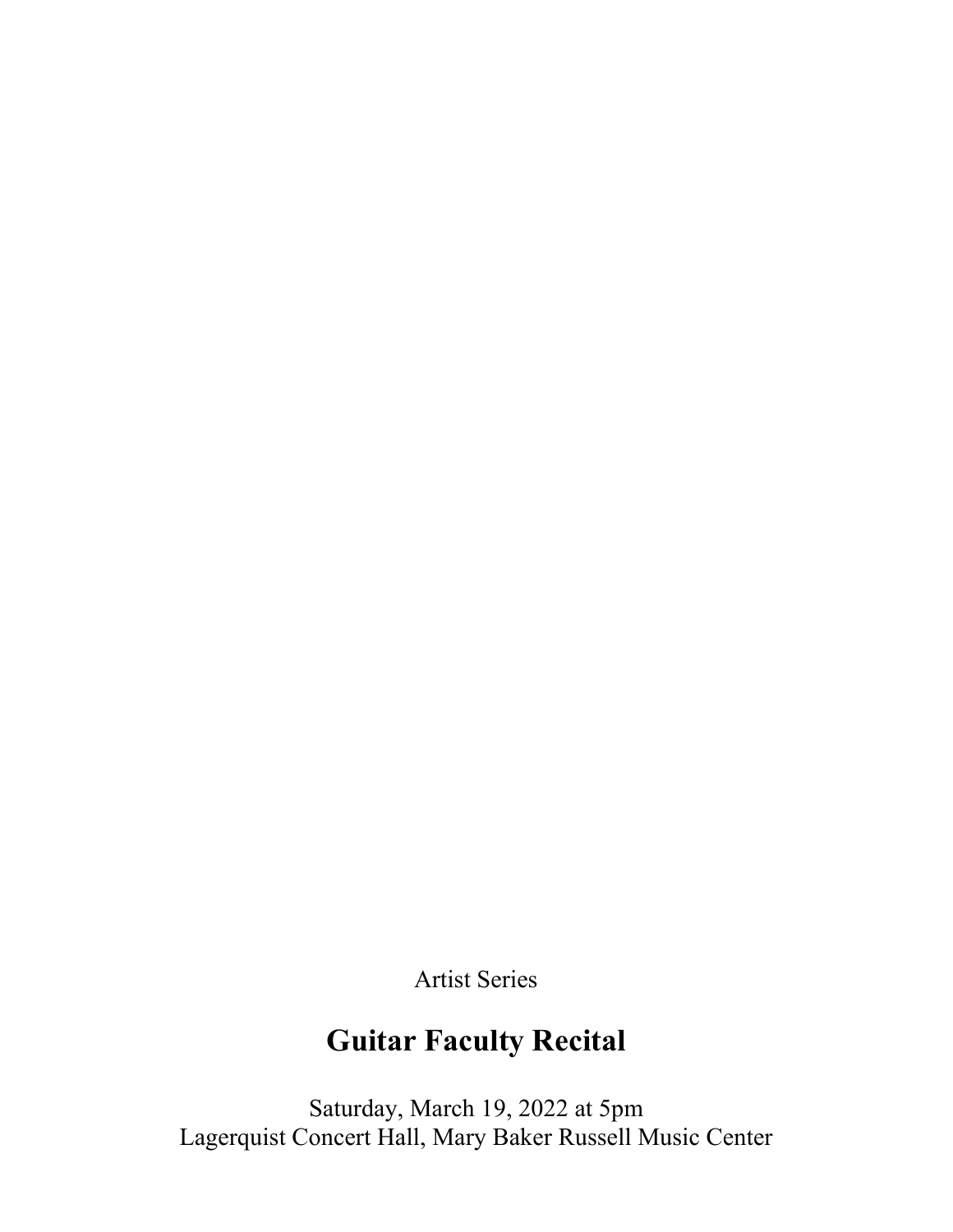### Pacific Lutheran University School of Arts and Communication / Department of Music presents

### Artist Series

## **Guitar Faculty Recital**

Elizabeth C. D. Brown & Stephen Howland

with guests Hilary Field, *guitar* Jamie Findlay, *guitar*

### Saturday, March 19, 2022 at 5pm Lagerquist Concert Hall, Mary Baker Russell Music Center

Welcome to Lagerquist Concert Hall. Please disable the audible signal on all watches and cellular phones for the duration of the concert. Use of cameras, recording equipment and all digital devices is not permitted in the concert hall.

### **PROGRAM**

| Vespers<br>Jericho | Elizabeth C. D. Brown, <i>guitar</i>                                                                    |
|--------------------|---------------------------------------------------------------------------------------------------------|
|                    |                                                                                                         |
| from Suite No. 2   |                                                                                                         |
|                    |                                                                                                         |
|                    | Stephen Howland, guitar                                                                                 |
|                    | <b>INTERMISSION</b>                                                                                     |
|                    |                                                                                                         |
|                    | Inspired by the Shephardic song La Rose Enflorence and the Arabic-Andalusian song Lamma Bada Yatathanna |
|                    | $\mathbf{u} = \mathbf{u} + \mathbf{u} = \mathbf{u} + \mathbf{u} + \mathbf{u}$                           |

**Donzella: Fantasia on a Shephardic Lullaby....................................................................................................Hilary Field** Inspired by the Shephardic song *Durme, Durme*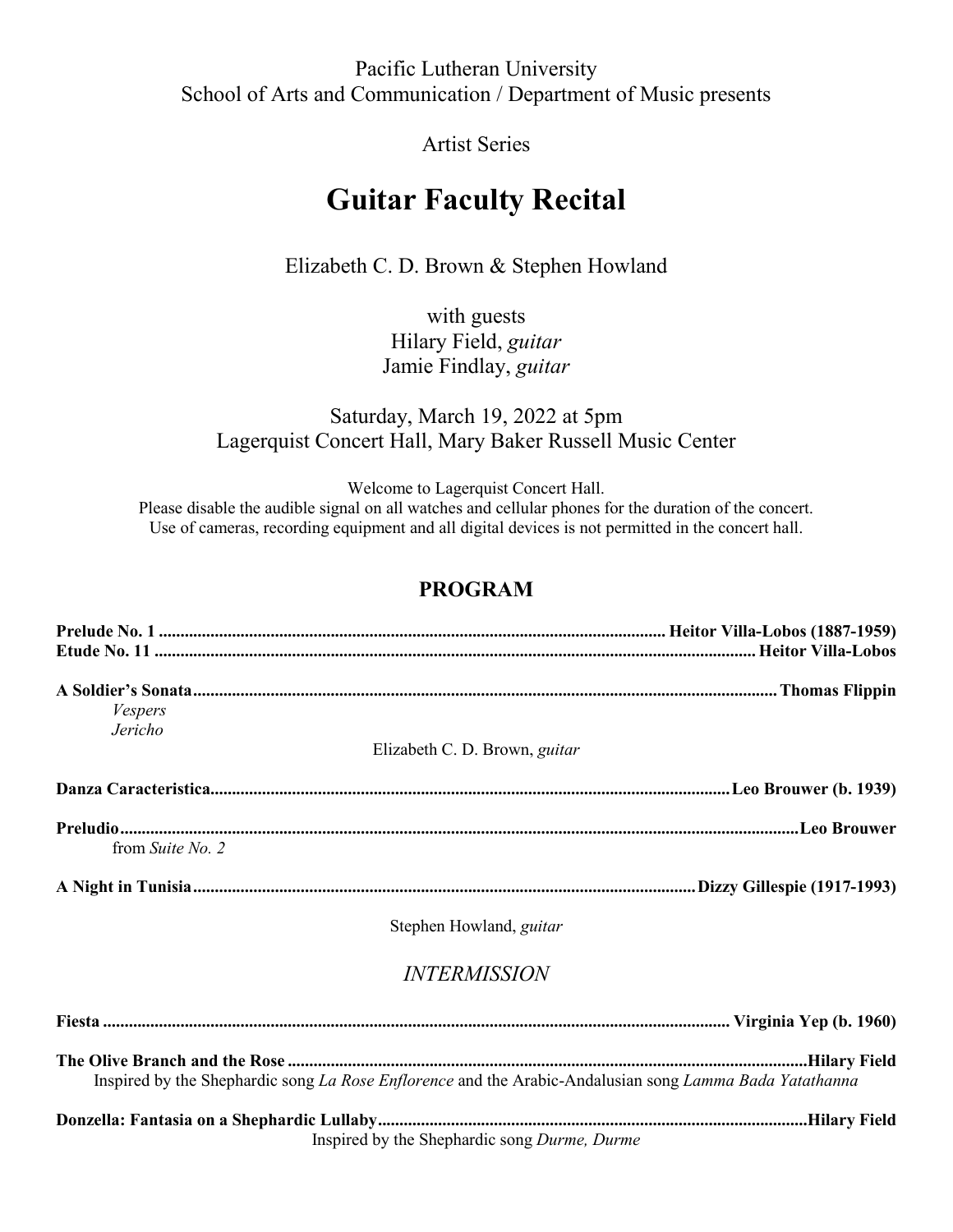| Based on a poem by Pablo Neruda |
|---------------------------------|

*El Mar ("The Sea") Esperanza ("Hope") Toda Será Cumplido ("All will be Fulfilled")*

**Parazula ......................................................................................................................................... Celso Machado (b. 1953)**

Hilary Field, *guitar*

**Selections to be announced from the stage**

Jamie Findlay, *guitar*

#### **About the Performers**

A specialist in standard classical guitar as well as various early guitars and lutes, **Elizabeth C. D. Brown** is a very active performer throughout the Pacific Northwest, giving an average of 50 concerts a year. Highlights from recent seasons included solo lute and baroque guitar recitals at Early Music Festivals in Berkeley and Cleveland, performing as the soloist in Vivaldi's *Concerto in D*, and a ten-performance run of Monteverdi's *Ulysses* in Seattle and San Francisco. Elizabeth's first solo recording, *La Folia de España: Dances for Guitar*, features works for baroque, 19th century, and modern guitars. Also active as an ensemble musician, she is a member of Baroque Northwest, La Lira, the Puget Sound Consort and Ayres and Graces, and has appeared in the Early Music Guild's three baroque opera productions and with various other ensembles. An enthusiastic advocate for the guitar and lute, Elizabeth has given numerous outreach performances at schools, senior centers, and community centers for the Seattle Classic Guitar Society and the Early Music Guild, as well as by arrangement while on tour. She is head of the Guitar and Lute program at Pacific Lutheran University, and has taught at Seattle Pacific University and the Accademia d'Amore (baroque opera workshop, Seattle). See her on YouTube at www.youtube.com/user/ElizabethCDBrown or for more information visit: www.elizabethcdbrown.com.

International performing and recording artist **Hilary Field** has garnered praise for her dynamic virtuosity, her sensitive musicianship, and for the emotional depth she brings to the heart of classical guitar music. Hilary has held faculty positions as the head of the guitar department at Seattle Pacific University and PLU in Washington State. Hilary is a past winner of the Northwest Young Artist Series Competition and was the first guitarist to win the Frances Walton Soloist Competition. She has released several award-winning CDs, including her debut recording, *Music of Spain and Latin America*, which was an award winner for Classical Album of the Year by the National Association of Independent Record Distributors. Other CDs include *Ballad Stories*, *Siente*, *Cantilena*, *Airoso* – guitar and viola, and *Premieres*. Hilary was recently sponsored by the US Embassy to perform and tour in South America, and has been a featured performer in international guitar festivals such as Festival Entrecuerdas in Chile, Festival Internacional de Guitarra ICPNA in Perú, Série Grands Concerts in Québec, the Long Island Guitar Festival in New York, and the Guitar Masters Series in Orlando Florida. She has received grants for composing and performing new music by the Seattle Office of Arts and Culture, 4Culture, and Artist Trust. *Soundboard*, the official magazine of the Guitar Foundation of America notes, "Field plays everything with a refined musicality, immaculate technique, and unfailingly lovely sound." *The Seattle Times* exclaims that classical guitarist, "Hilary Field, is a dynamic player. She doesn't just recite what can often be complex work, but imbues it with fire and grace."

Originally from Seattle, Washington, **Jamie Findlay** is one of the masters of contemporary acoustic guitar. With three CD's under his own name, *Wings of Light*, *Amigos del Corazón*, and *Reflections,* Jamie is a very busy performer and composer, both in the States and abroad. His music is flavored by many styles from jazz and blues to pop and funk. More recently, Jamie has helped form the Acoustic Jazz Quartet, an L.A.-based jazz band that features Jamie's compositions. Their first Naxos Jazz release was distributed worldwide in April, '99, and a second Acoustic Jazz Quartet Organic released in 2001. In 2002 Jamie formed a guitar duo with Duck Baker, and the pair recorded an adventurous and critically acclaimed record of jazz guitar duos titled *Out of the Past*. Jamie continues to perform solo as well. He has three DVD's published, two instructional DVD's out with Hal Leonard Publishing, *Acoustic Fingerpicking* and *Acoustic Guitar Soloing*, and one concert DVD from the Open Strings Festival from Osnabrück, Germany, distributed in the states by Mel